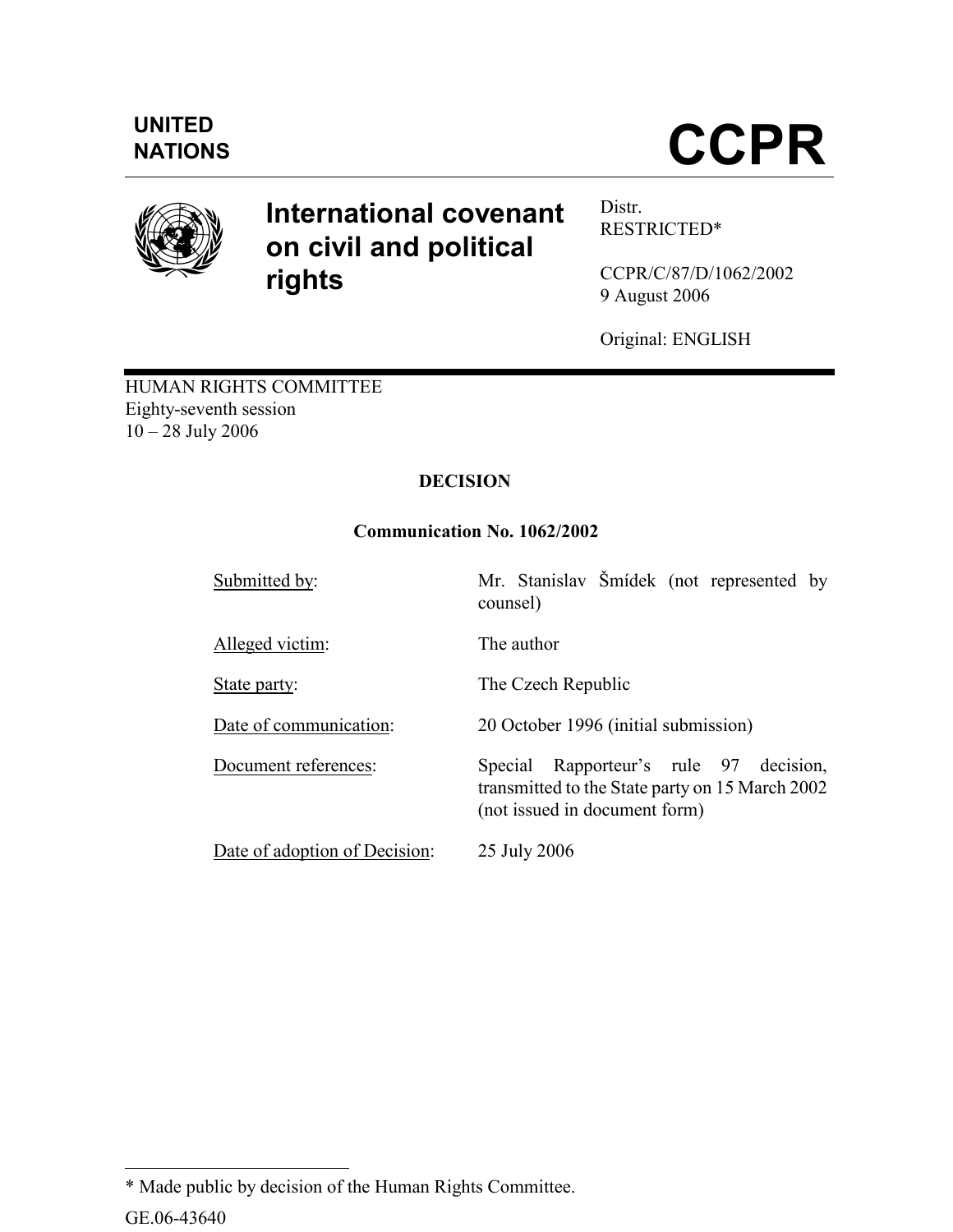CCPR/C/87/D/1062/2002 Page 2

 Substantive issues: Discrimination, effective remedy, access to public service, protection of honour

Procedural issues: none

Articles of the Covenant: 2, paragraph 3 (b), 17, 25 (c) and 26

Articles of the Optional Protocol: 2 and 5, paragraph 2(b)

[ANNEX]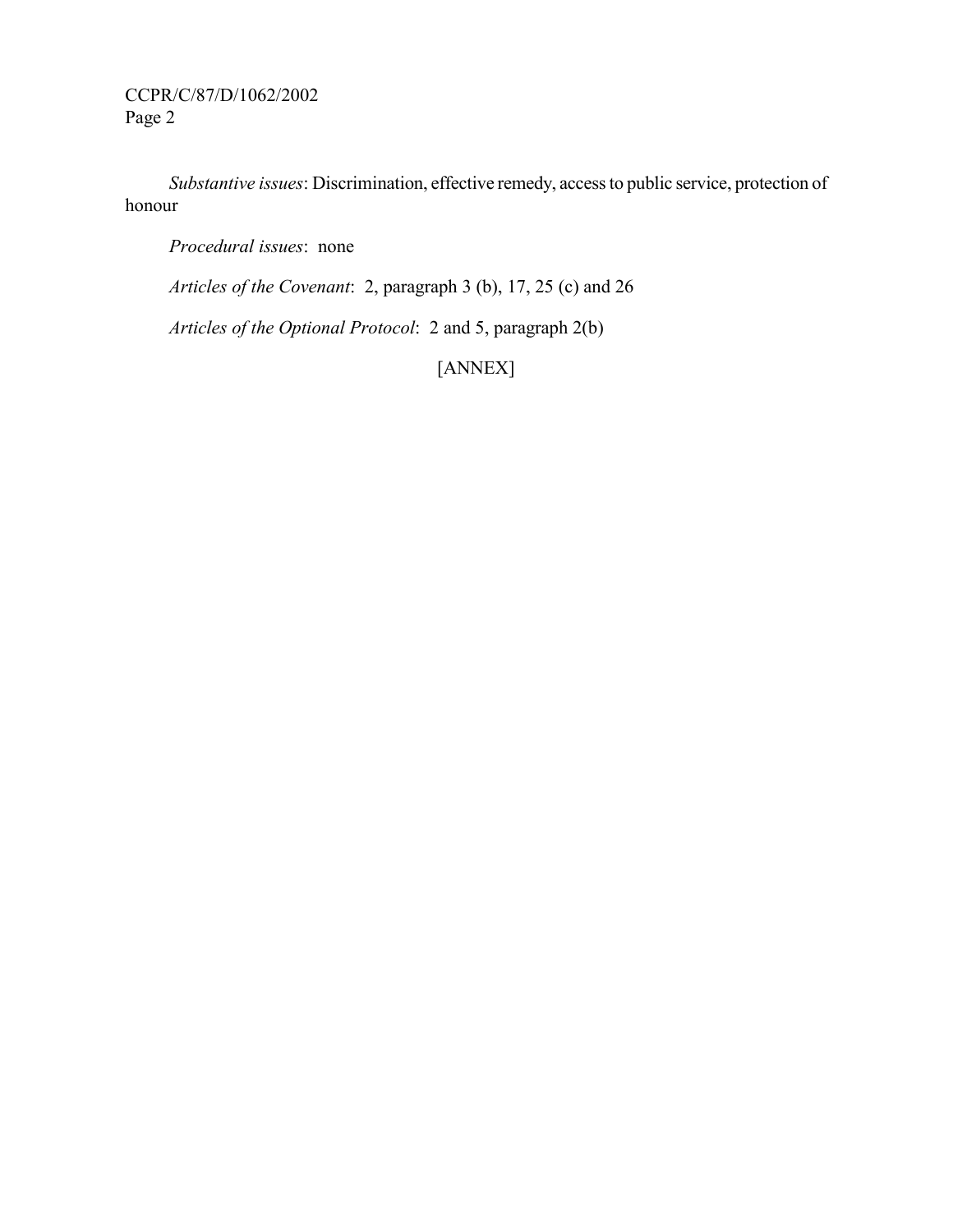#### ANNEX

## DECISION OF THE HUMAN RIGHTS COMMITTEE UNDER THE OPTIONAL PROTOCOL TO THE INTERNATIONAL COVENANT ON CIVIL AND POLITICAL RIGHTS

Eighty-seventh session

#### concerning

#### Communication No. 1062/2002\*

| Submitted by:          | Mr. Stanislav Šmídek (not represented by counsel) |
|------------------------|---------------------------------------------------|
| Alleged victim:        | The author                                        |
| State party:           | The Czech Republic                                |
| Date of communication: | 20 October 1996 (initial submission)              |

 The Human Rights Committee, established under article 28 of the International Covenant on Civil and Political Rights,

Meeting on 25 July 2006

Adopts the following:

## DECISION ON ADMISSIBILITY

1. The author of the communication is Stanislav Šmídek, a Czech citizen, born in April 1937 in Šlapanice, Czech Republic. He claims to be a victim of a violation by the Czech Republic<sup>1</sup> of articles 2, paragraph 3 (b), 17, and 25 (c), read in conjunction with article 26, of the International Covenant on Civil and Political Rights (the Covenant). He is not represented by counsel.

#### Factual background

-

2.1 After the Soviet occupation of Czechoslovakia in 1968, the author, who had publicly opposed the occupation, was forced to leave the Prosecutor's department where he was

<sup>\*</sup> The following members of the Committee participated in the examination of the present communication: Mr. Abdelfattah Amor, Mr. Nisuke Ando, Mr. Prafullachandra Natwarlal Bhagwati, Mr. Maurice Glèlè Ahanhanzo, Mr. Edwin Johnson, Mr. Walter Kälin, Mr. Ahmed Tawfik Khalil, Mr. Rajsoomer Lallah, Ms. Elisabeth Palm, Mr. Rafael Rivas Posada, Sir Nigel Rodley, Mr. Ivan Shearer and Mr. Hipólito Solari-Yrigoyen.

<sup>&</sup>lt;sup>1</sup> The Covenant was ratified by Czechoslovakia in December 1975 and the Optional Protocol in March 1991.The Czech and Slovak Federal Republic ceased to exist on 31 December 1992. On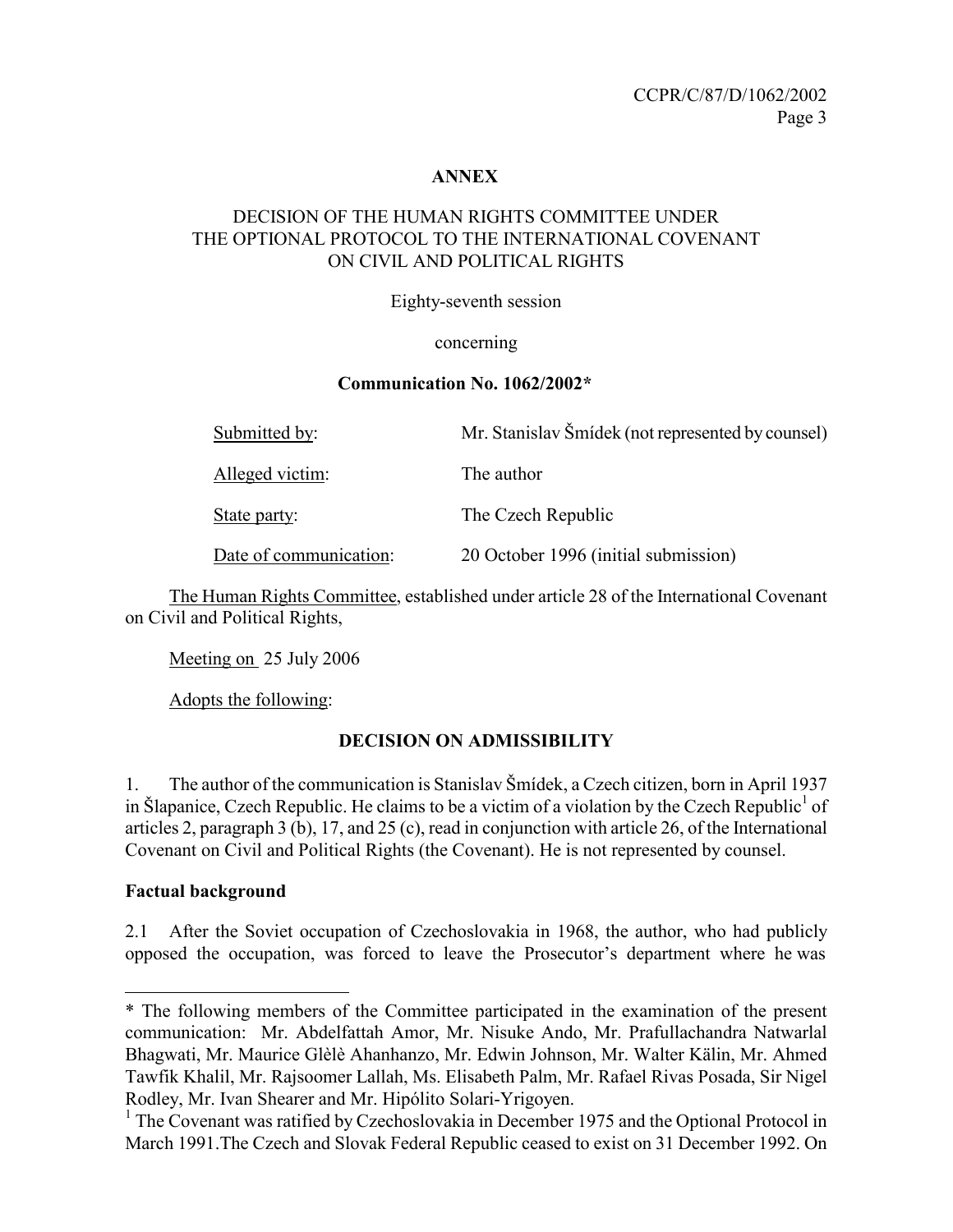-

employed, and to work in the road construction industry. In 1989, he was removed from his position as Head of the Sokolov Labour Office, after having called for the moral condemnation of leaders of the former communist regime. The author's communication relates to two issues:

2.2 The first set of events giving rise to the author's communication relate to his application for positions in the judicial sector. On 29 June 1993, he applied for a judicial position at the Pilsen Regional Court (Regional Court). Unlike other candidates, who were accepted on the condition of passing an exam similar to one already passed by the author at an earlier stage, the author was required to undergo an additional personality test, designed to assess his psychological suitability for judicial office. According to the author, this test was conducted by an expert "whose connections with the former communist regime could not be excluded". On 2 September 1993, based on the results of the test, the author's application was dismissed. When the author expressed doubts about the objectivity of the test, he was informed by the Ministry of Justice that the results of the test were not the sole and decisive criterion for an appointment, but a secondary factor in the selection process.

2.3 On 10 September 1993, the author applied for a position with the Regional Prosecutor of Pilsen. His application was dismissed on 24 March 1994, with reference to the unsatisfactory results of his personality test. On 7 April 1994, the author filed a constitutional complaint claiming that the dismissal of his job application by the Regional Prosecutor violated article 26, paragraph 2, of the Charter of Fundamental Rights and Freedoms, according to which the conditions and restrictions for certain professions and activities may be defined by law. He claimed that his application was rejected on the ground of non-compliance with a condition not defined by the relevant law (Public Prosecutor Act No. 283/1993) but by an individual legal act of the Minister of Justice.

2.4 On 6 September 1994, the author's constitutional complaint was dismissed on procedural grounds. The Constitutional Court noted that according to Section 72, paragraph 1 (a), of Constitutional Act No. 182/1993, constitutional complaints may only be lodged by persons who claim that their constitutional rights or freedoms have been violated as a result of an interference by a public authority. It considered, however, that the rejection of a job application does not constitute "interference by a public authority", even if the potential employer is the State. It concluded that the rejection of the job application was not an act which could be challenged by a constitutional complaint under Act 182/1993.

2.5 The second set of events relate to the alleged defamation of the author while he was the Head of the Sokolov Labour Office. On 31 August 1992, a complainant (JD) sent a letter to the Minister of Labour and Social Affairs, which contained allegedly defamatory information and false accusations, and called for the author's removal from his post. On the basis of this letter, the Labour Ministry conducted an inquiry at the author's office, but did not find any serious failings that would justify his removal. JD allegedly acted on the basis of information obtained from another person (TK), who published several articles in the regional press about the author's performance in his post. TK omitted to mention, in his articles, that the Labour Ministry inspectors found no serious shortcomings with the author's work. Consequently, when the author

<sup>22</sup> February 1993, the Czech Republic notified its succession to the Covenant and the Optional Protocol.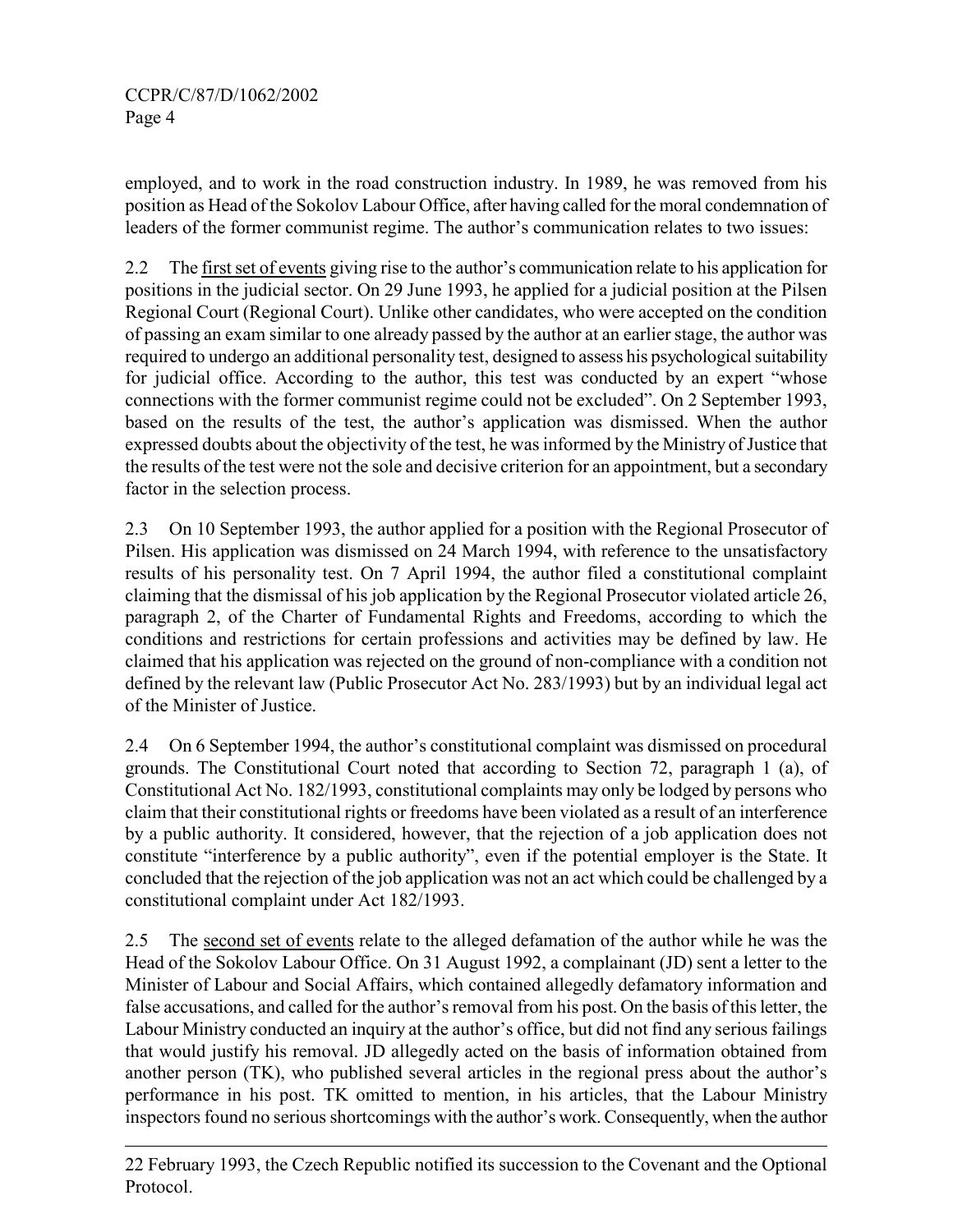was removed at a later date, the public mistakenly assumed that his removal was due to the results of the inquiry.

2.6 The author initiated two sets of proceedings: an action for protection of his rights, and criminal proceedings against JD and TK. In the first set of proceedings, the author filed an action for the protection of his rights with the Regional Court on 20 May 1993. He requested the Court to order JD and TK to refrain from violating his right to protection of honour and reputation by spreading defamatory information about his work. On 6 June 1994, the Regional Court dismissed the author's action, on the ground that neither of the two defendants had violated the author's personal rights, because their statements did not contain any false, misleading or defamatory information. The author's honour had thus not been harmed.

2.7 On 29 February 1996, the Prague High Court (High Court) upheld the judgment of the Regional Court. It changed the decision on costs and ordered the author to refund the legal costs of the defendants. On 19 May 1996, the author brought criminal charges against the members of the court's panel for abuse of public authority under Section 158, paragraph 1(a) and (c), of the Criminal Code. He claimed that they committed a crime by refusing to categorise JD's and TK's actions as wrongful interference with his personal rights.

2.8 On 4 July 1996, the District Court in Sokolov ordered the execution of the High Court judgment of 29 February 1996 and ordered the attachment of the author's wages. By resolution of 13 August 1996, the Regional Court dismissed the author's appeal of this order. On 23 February 1999, the Supreme Court rejected the author's petition for review of the resolution. It considered that the petition did not come under any of the grounds for appellate review defined by law and that the decision against which it was directed could not be challenged by means of this extraordinary remedy. The Supreme Court also rejected the author's claim that the conditions for admissibility of petitions for appellate review as defined in Sections 238 (a) and 239 of the Code of Civil Procedure were inconsistent with the fundamental rights and freedoms safeguarded by international instruments binding on the State party.

2.9 On 23 September 1996, the author applied for a rehearing of his action for the protection of his personal rights and appealed against the 4 July 1996 order which authorised the execution of the High Court judgment. The Regional Court dismissed his claims on 13 November 1996, on the ground that the courts are bound by final judgments and cannot review them.

2.10 On 8 December 1996, the author filed another constitutional complaint, requesting the Constitutional Court to overrule the judgments of the High Court, the Regional Court and the District Court in Sokolov, claiming that they violated his right to a fair trial because the courts allegedly refused to take into account his final motions, did not thoroughly examine the case and sufficiently substantiate their decisions. He was asked to choose a legal counsel, which he refused to do because he was a member of the Bar Association. On 6 January 1997, the Court informed the author that, according to Constitutional Court Opinion ÚS-st-1/96, every party to Constitutional Court proceedings, regardless of professional qualifications, must be represented by legal counsel. On 10 January 1997, the author sent the power of attorney for his legal counsel. However, on 14 January, this lawyer informed the Court that she had not agreed to represent the author. Since he failed to provide proper powers of attorney within the prescribed time-limit, the Constitutional Court rejected the author's complaint.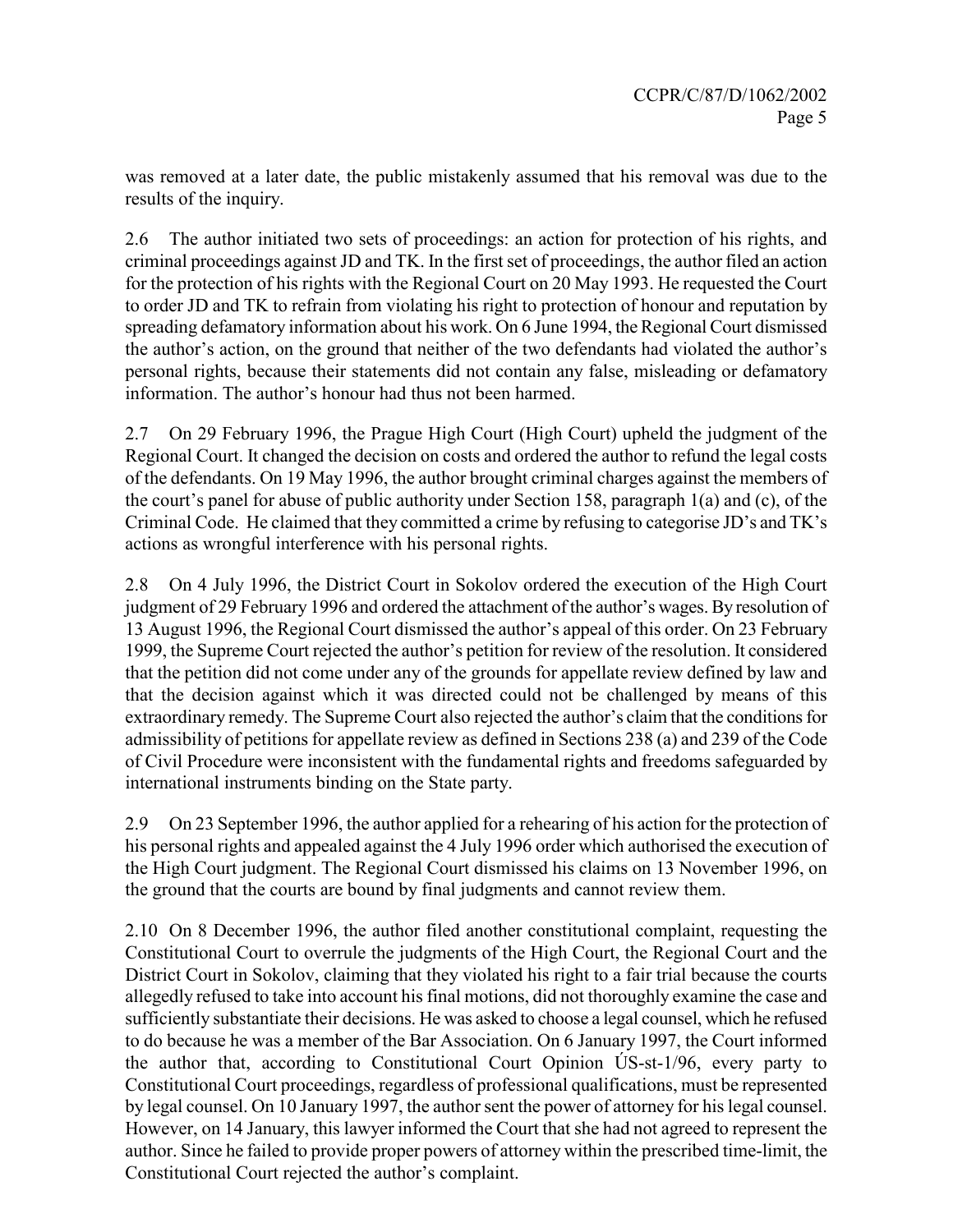2.11 In relation to the second set of proceedings, the author filed criminal charges against JD and TK on 26 July 1996, arguing that their actions constituted libel, under Section 206 of the Criminal Code. The criminal proceedings were discontinued on 24 September 1996, on the ground that there were no reasons to believe that libel had been committed. The author's complaint against this decision was dismissed by the District Prosecutor of Sokolov on 31 December 1996, on the grounds that he did not properly substantiate his claims that the information spread by JD and TK was false, misleading and defamatory, and that there was no evidence that their actions could seriously harm the author's reputation.

2.12 The author filed a petition to the District Prosecutor of Sokolov requesting the Minister of Justice to lodge a complaint against a violation of law and requested the criminal proceedings to be continued. The author's petition was referred for review to the Regional Prosecutor of Pilsen who, on 18 April 1997, affirmed the 31 December 1996 decision. The author sent two new petitions to the Minister of Justice, which were referred to the Senior Prosecutor of Prague and then to the Regional Prosecutor of Pilsen, who discontinued the case on 14 October 1997, on the grounds that the petitions did not reveal any new facts. The author then requested the Senior Prosecutor of Prague to examine the legality of the 18 April 1997 decision of the Regional Prosecutor of Pilsen. On 5 January 1998, the Senior Prosecutor of Prague concluded that no errors were found in the challenged decision and that it was correct.

## The complaint

3.1 The author claims to be a victim of a violation of article 25 (c), read in conjunction with article 26, of the Covenant, because the Regional Court and Regional Prosecutor of Pilsen rejected his job application by reference to the unsatisfactory results of his personality test, thereby violating his right to access to public service on general terms of equality. He claims that the law does not define any psychological criteria for the post concerned, and that other job applicants with the same qualifications were not required to undergo similar tests.

3.2 The author further claims that the decision of the Constitutional Court of 6 September 1994, which rejected his constitutional complaint against the decision of the Regional Prosecutor of Pilsen turning down his job application, violated his right to an effective remedy under article 2, paragraph 3 (b), because the Constitutional Court did not categorise the disputed decision as an "interference by a public authority", thereby preventing him from challenging it by means of a constitutional complaint.

3.3 The author contends that the ordinary courts handling his action for the protection of personal rights violated his right to an effective remedy under article 2, paragraph 3 (b), of the Covenant, and his right to protection against unlawful attacks on his honour and reputation safeguarded by article 17 of the Covenant, because they did not consider his request that the actions of JD and TK should be classified as libel under Section 206 of the Criminal Code.

3.4 The author claims that the Constitutional Court, by rejecting his complaint on the ground of lack of legal representation, violated his right to an effective remedy under article 2, paragraph 3 (b), of the Covenant, because he was a member of the Bar Association.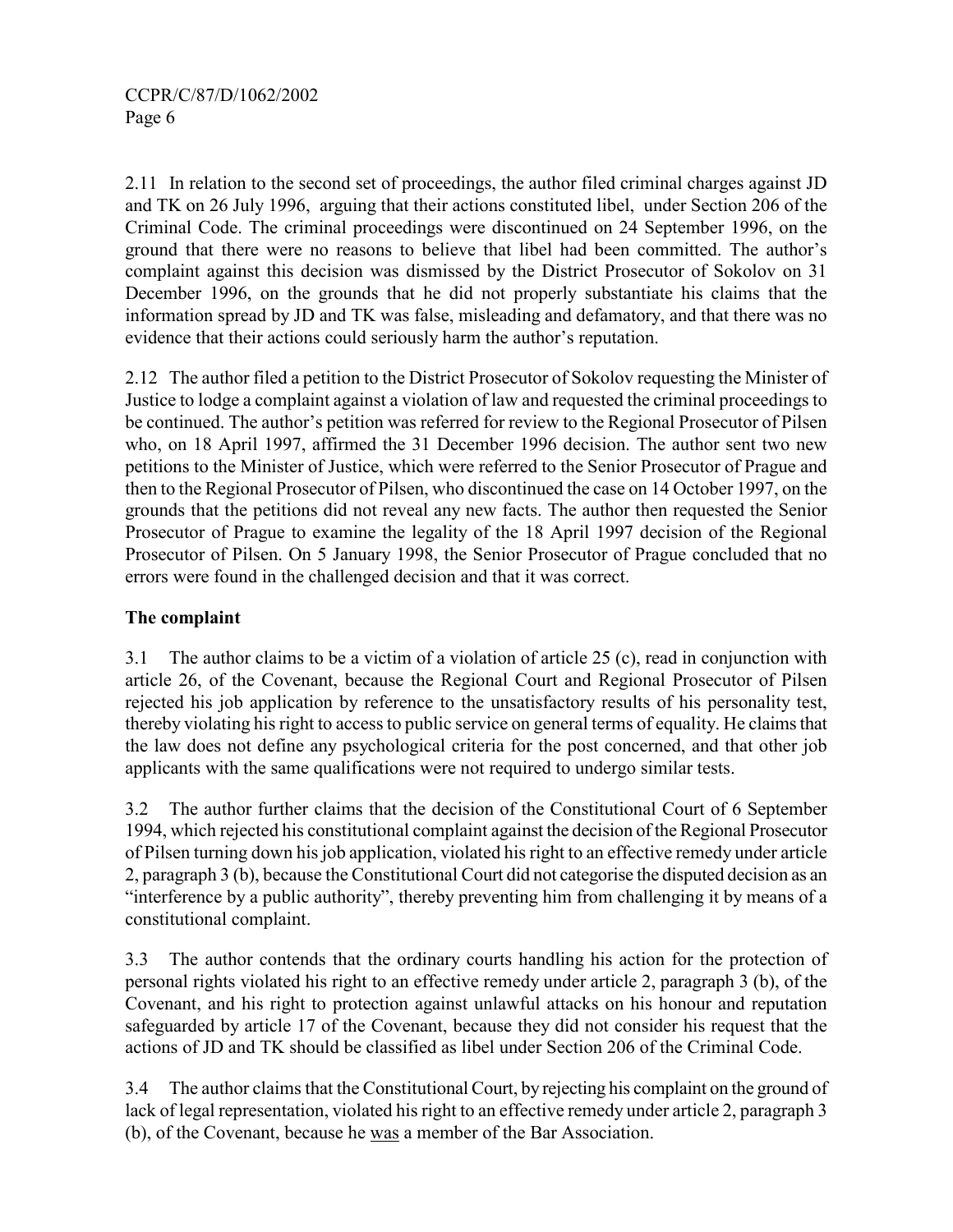3.5 Finally, the author contends that the Supreme Court decision of 23 February 1999, in dismissing his petition for appellate review of the Regional Court's resolution of 13 August 1996, violated his right to an effective remedy under article 2, paragraph 3 (b), because the decision was unlawful and the criteria for admissibility of appellate review petitions as defined in the Code of Civil Procedure were inconsistent with international instruments binding on the State party.

## State party's submission on the admissibility and merits of the communication

4.1 On 17 October 2002, the State party commented on the admissibility and merits of the communication. On the facts, and with regard to the author's job application, the State party points out that the author did not pass the judiciary exams and had never previously served as a judge. Consequently, the President of the Regional Court decided to take him on as a trainee judge. For this purpose, the author underwent a personality test, in accordance with the Justice Minister's instruction No.125/1992-Inst, and on the basis of which he was found to be incapable of serving as a judge.

4.2 With regard to the first claim, the State party challenges the admissibility of this part of the communication. The State party notes that the basic criteria for submission of constitutional complaints were not fulfilled by the constitutional complaint of 7 April 1994, with the result that the Constitutional Court could not effectively examine the author's complaint. It follows that this remedy cannot be considered effectively exhausted. Furthermore, the claim of discrimination was not raised in the constitutional complaint, and no domestic remedies have been exhausted in regard of this claim. Keeping in mind the legal background of the author, the State party concludes that the author has not exhausted domestic remedies on this part of the communication, and that it should be declared inadmissible.

4.3 In addition, the State party argues that the communication is manifestly ill-founded. It refers to the Committee's General Comment No. 25 and its jurisprudence<sup>2</sup> and recalls that for the purposes of the Covenant, not every differentiation of treatment will constitute discrimination, if the criteria for such differentiation are reasonable and objective, and if the aim is to achieve a purpose which is legitimate under the Covenant.

4.4 The State party asserts that article 25 cannot be understood as establishing a right to unlimited access to any public service post, but merely as a right to apply for appointment to public service positions on general terms of equality. The purpose of the statutory criteria for appointment is to guarantee consistent performance standards for persons holding such posts, not to establish the employer's obligation to appoint anyone who meets the criteria. Article 25 of the Covenant grants employers, including public authorities, the freedom to choose whether they will accept or reject a job application, even if it meets all the statutory criteria. However, article 26 requires that any distinctions leading to the rejection of applications for public service positions must pursue a legitimate purpose and be based on objective and reasonable criteria.

<sup>&</sup>lt;sup>2</sup> Communications No.359/1990, Sprenger v. The Netherlands, Views adopted on 31 March 1992, paragraph 7.4; No. 172/1984, Broeks v. The Netherlands, Views adopted on 9 April 1987, and No. No.182/1984, Zwaan-de Vries v. The Netherlands, Views adopted on 9 April 1987.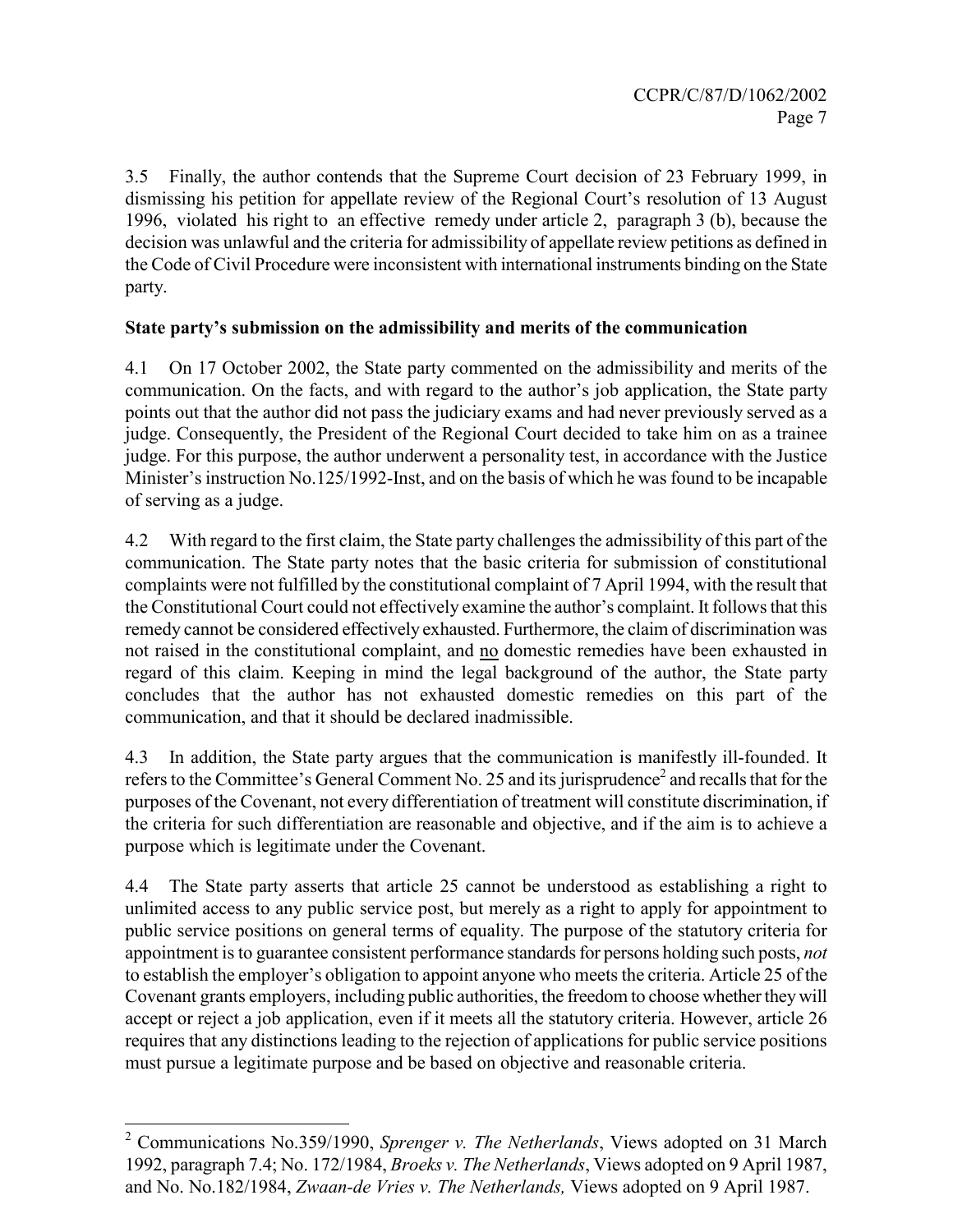4.5 On the merits of the claim under article 25, the State party argues that the fact that the author's job applications were rejected by reference to the unsatisfactory results of his personality test cannot be understood as restricting his right of access to his country's public

service, despite the fact that no psychological suitability criteria are explicitly mentioned in the relevant laws. The posts of a judge or prosecutor represent a highly significant social mission, associated with decisions on rights and duties, interferences with personal integrity and protection of the public interest. It is vital to ensure that such posts are held by people who not only possess the necessary qualifications and good moral character, but whose mental stability guarantees the proper exercise of their functions. Psychological suitability is thus an objective and reasonable criterion pursuing a legitimate aim. Its application to the author's case did not violate his right to access to public service under article 25 of the Covenant.

4.6 On the merits of the claim under article 26, the State party notes that the author's contention that other applicants were exempted from the personality test is not specific, and that it is unclear which applicants were exempted and under what circumstances. It points out that according to section 4 of the Justice Minister's Instruction No.125/92-Inst. concerning the training of trainee judges, every applicant for appointment as a trainee judge must undergo a personality test, and no exemptions are permitted. Since the author had never previously served as a judge, his psychological suitability had to be tested in accordance with this Instruction. He thus received the same treatment as any other applicant for a trainee judge position. He thus was not discriminated against.

4.7 The State party indicates that established practice requires all applicants for trainee prosecutor positions to undergo a personality test. After the trainee has completed the training period and passed the qualifying examination, he may be appointed as a prosecutor. Although the author had previously passed the qualifying examination, his situation was particular when he applied for a position in 1993, due to the fact that he had not worked at a prosecutor's office since 1968, and not taken a personality test, as required by the practice established in the meantime. Accordingly, the Regional Prosecuting Attorney decided to include him in the same selection process as other candidates, in order to make sure that he fulfilled the requirements. This decision cannot be understood as discriminating against the author. The State party concludes that there was no violation of articles 25 and 26 of the Covenant, and that the communication is manifestly ill-founded.

4.8 With regard to the second claim, relating to the decision of the Constitutional Court of 6 September 1994, the State party emphasises that Section 72, paragraph 1 (a), of Constitutional Court Act No.182/1993 provides that a constitutional complaint may be lodged by a natural person who claims that his/her fundamental rights of freedoms safeguarded by a constitutional act has been violated as a result of a final decision in proceedings to which he/she was a party, or a measure or other interference by a public authority. The decision of the Regional Prosecutor of Pilsen does not fall into any of these categories, because he did not exercise his powers as defined in article 80, paragraph 1, of the Constitution and specified in Act No.283/1993. He merely considered whether he should accept the author's application and enter into an employment relationship with him. Legally, both parties of the labour law relationship are equal, as is provided by the Labour Code, and the contract is a private one. As a result, the Regional Prosecutor's decision was not a decision impacting on the author's rights and duties and he did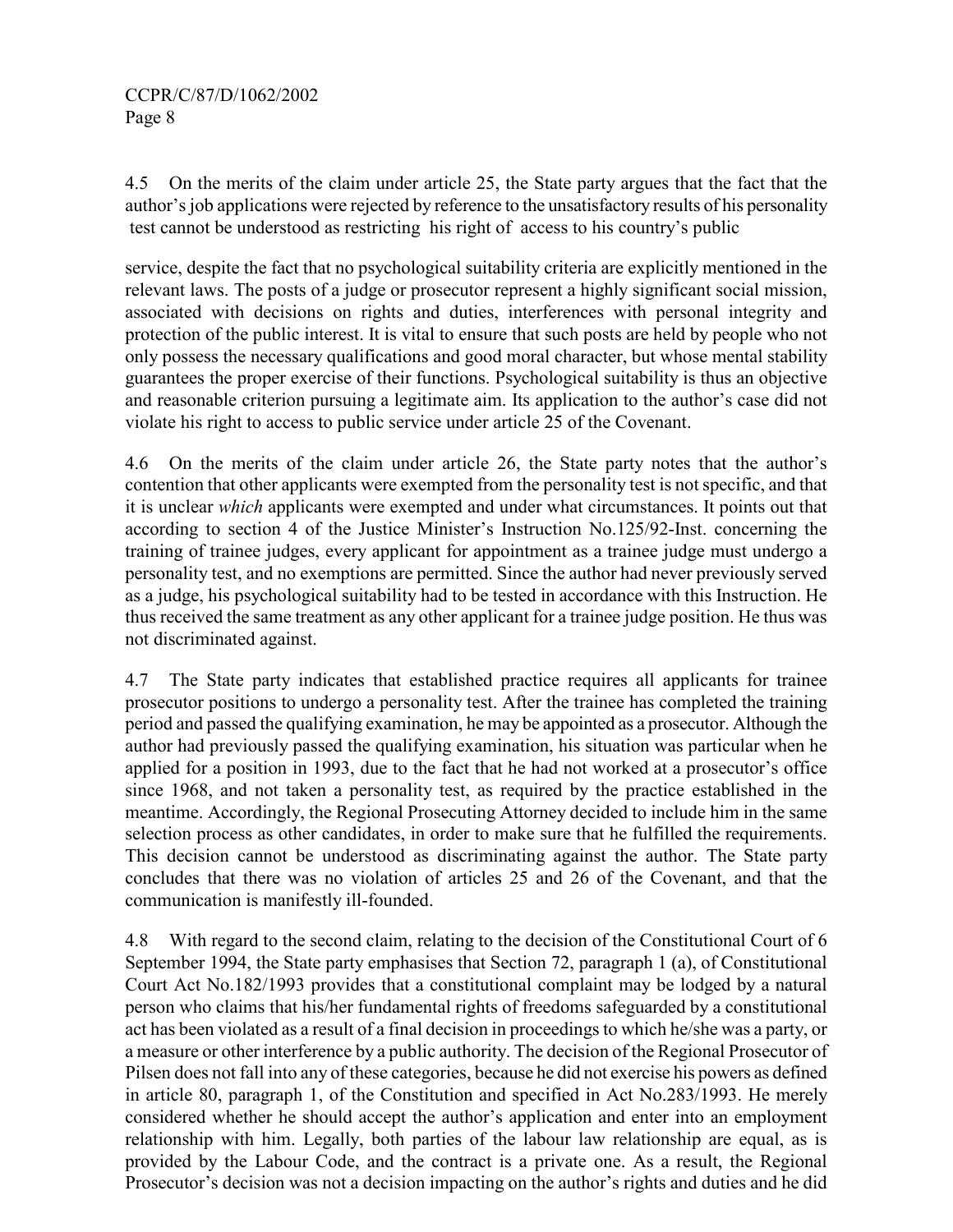not act as a public authority in rejecting the job application. This decision can therefore not constitute a breach of the author's constitutional rights challengeable by a constitutional complaint under Section 72, paragraph 1 (a), of Act No.182/1993. For the State party, this claim is manifestly ill-founded.

4.9 With regard to the third claim, relating to the manner in which the courts handled the issue of the protection of the author's rights, the State party submits that the author in fact requests the review of the judgement and the interpretation of domestic legislation by national courts and authorities taking part in the investigation. It considers that this part of the communication should therefore be declared inadmissible. On the merits, it indicates that on the one hand, the author filed a civil action in the Regional Court and High Court. As a result, his case was heard by civil divisions of these courts, which could not classify the actions as a crime. The State party submits that the Regional Court and the High Court found that the author had not substantiated his claims that JD was disseminating false, misleading or defamatory information about him; he was merely exercising his right to petition. With regard to TK, both courts considered that his articles did not contain false or misleading information. In addition, he did not intend to damage the author's reputation. It indicates that the competent public authorities thoroughly analysed the author's claims and concluded that JD's and TK's actions did not violate the author's personal rights. On the other hand, the criminal charges were dismissed as non-substantiated at the investigation phase. The case was therefore not taken to court. The State party concludes that the public authorities did not violate the author's right to an effective remedy under article 2, paragraph 3 (b), of the Covenant, and that this claim is manifestly ill-founded.

4.10 On the fourth claim<sup>3</sup>, the State party argues that the author is in fact requesting the review of the interpretation of the domestic legislation by a national court, and that the communication should be declared inadmissible in this respect. On the merits, it indicates that under Section 30 of Constitutional Act No.182/1993, a natural person who is party to Constitutional Court proceedings must be represented legally. In addition, according to the Constitutional Court's settled jurisprudence on legal representation, this requirement also applies to members of the Bar Association. The author's constitutional complaint did not meet this condition. The author was duly informed of the defect and granted an extension of the deadline to fulfil the condition, which he failed to do. In view of the importance of Constitutional Court proceedings, the purpose of mandatory legal representation is to ensure the proper defence of the rights of all parties by qualified lawyers and to guarantee a more objective view of the situation of individual parties to the case. Nothing prevented the author from choosing a qualified counsel within the time-limits granted by the Constitutional Court. The State party concludes that the Constitutional Court did not violate the author's right to an effective remedy under article 2, paragraph 3 (b), of the Covenant.

4.11 On the fifth claim<sup>4</sup>, the State party reiterates that the author requests the review of a judgement imposed by national courts and of the interpretation of domestic law by national courts. This part of the communication should be declared inadmissible. On the merits, the State party contends that the author's subjective view has no bearing on the objective validity of the grounds for appellate review. The Supreme Court examined the admissibility of the author's

<sup>&</sup>lt;sup>3</sup> See above paragraph 3.4

<sup>&</sup>lt;sup>4</sup> See above paragraph 3.5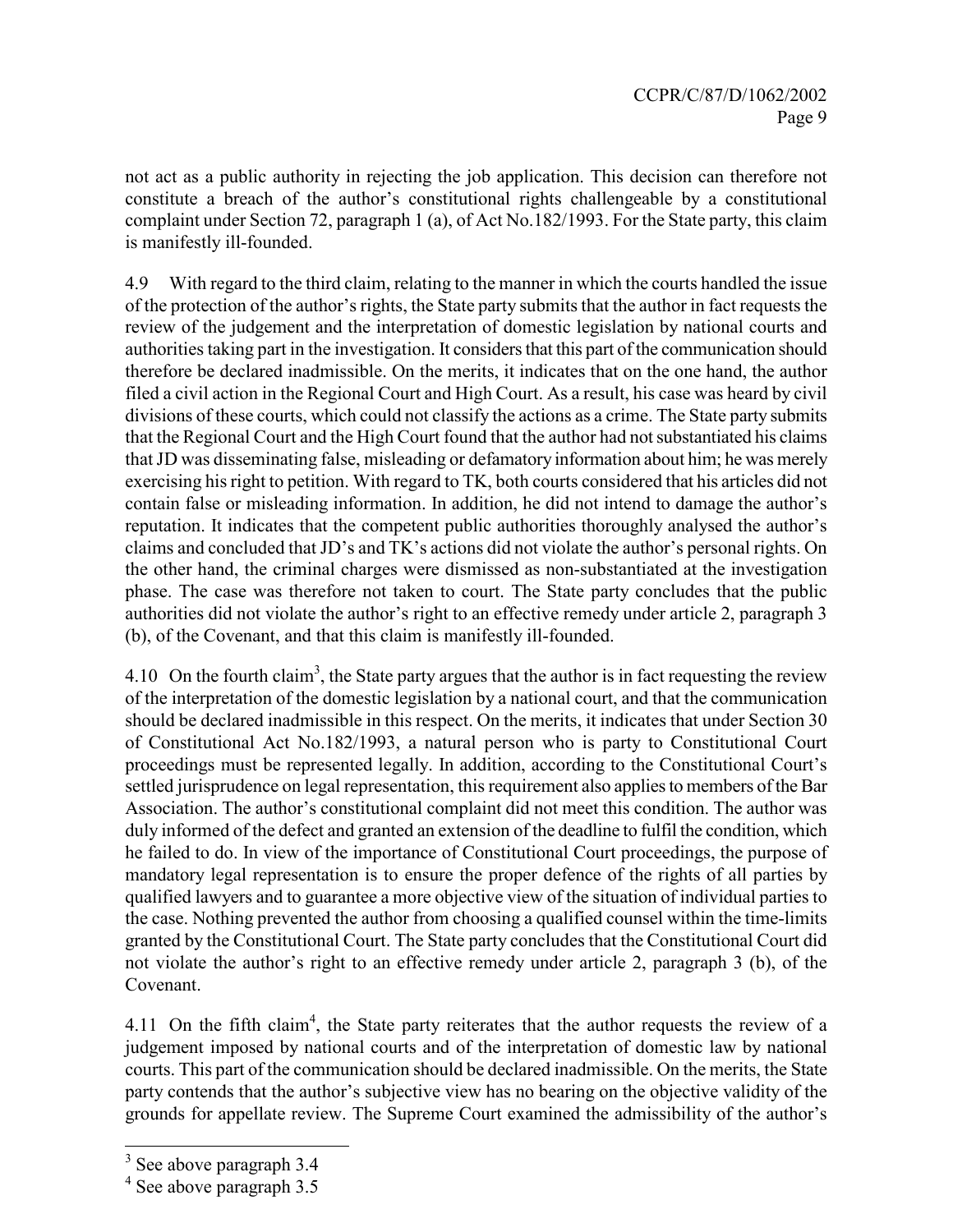petition for appellate review and found that the case did not come under any of the grounds open for appellate review. It explicitly rejected the author's claim that the conditions for admissibility of appellate review petitions are inconsistent with international instruments binding on the State party. Accordingly, the Supreme Court's decision of 23 February 1999 did not violate the author's right to an effective remedy. The State party notes that in addition the author could have filed a constitutional complaint against this decision and thus failed to exhaust domestic remedies in this respect.

## Author's comments

5.1 On 4 February 2003, the author commented on the State party's submissions. He claims that he has exhausted domestic remedies, as he brought a case concerning discrimination in the workplace and a case concerning the protection of personal honour and reputation before the Constitutional Court. To support his claim, he refers to decisions II ÚS 56/94 and I ÚS 341/96 of the Constitutional Court.

5.2 The author reiterates his claims that he was discriminated against in connection with his job applications, because he was required to undergo personality tests, when other applicants, who like the author had taken their legal examinations under the old system, were not required to do so. He reiterates that his rights to legal protection and fair trial were infringed when he was not granted support in his appeal for protection of his personal honour.

#### Additional observations by the State party and the author

6.1 On 22 May 2003, the State party submitted additional observations on admissibility. On the claim under article 26, it reiterates that the author failed to prove which applicants had been exempted from the duty to undergo a psychological examination, and for which positions they had applied, and when and under what circumstances they had been exempted. It is therefore impossible for the Government to reply to this claim, notwithstanding the fact that the relevant regulations do not allow for exemptions.

6.2 With reference to the author's allegation that the national authorities did not deal with his claim of non-objectivity of the tests, the State party argues that the Ministry of Justice responded to this objection on 22 December 1993. The author did not raise any further objections with regard to the objectivity of the tests, in particular in his constitutional complaint. This claim should therefore be declared inadmissible for non-exhaustion of domestic remedies.

6.3 On the exhaustion of domestic remedies, the State party reiterates that although the author brought his cases to the Constitutional Court, they were rejected as inadmissible, and that it had therefore not dealt with the merits of the case.

7.1 On 17 January 2005, the author commented on the State party's additional observations. He indicates that in 1993, after he was considered incapable of performing the function of public prosecutor or judge after the unsuccessful personality tests, Dr. Š. and Dr. K. were granted positions in the civil-legal department of the County court without having taken personality tests. The author acknowledges that at that moment, he had not worked in the area of criminal law for twenty years, had not studied the numerous post-revolutionary amendments, and therefore needed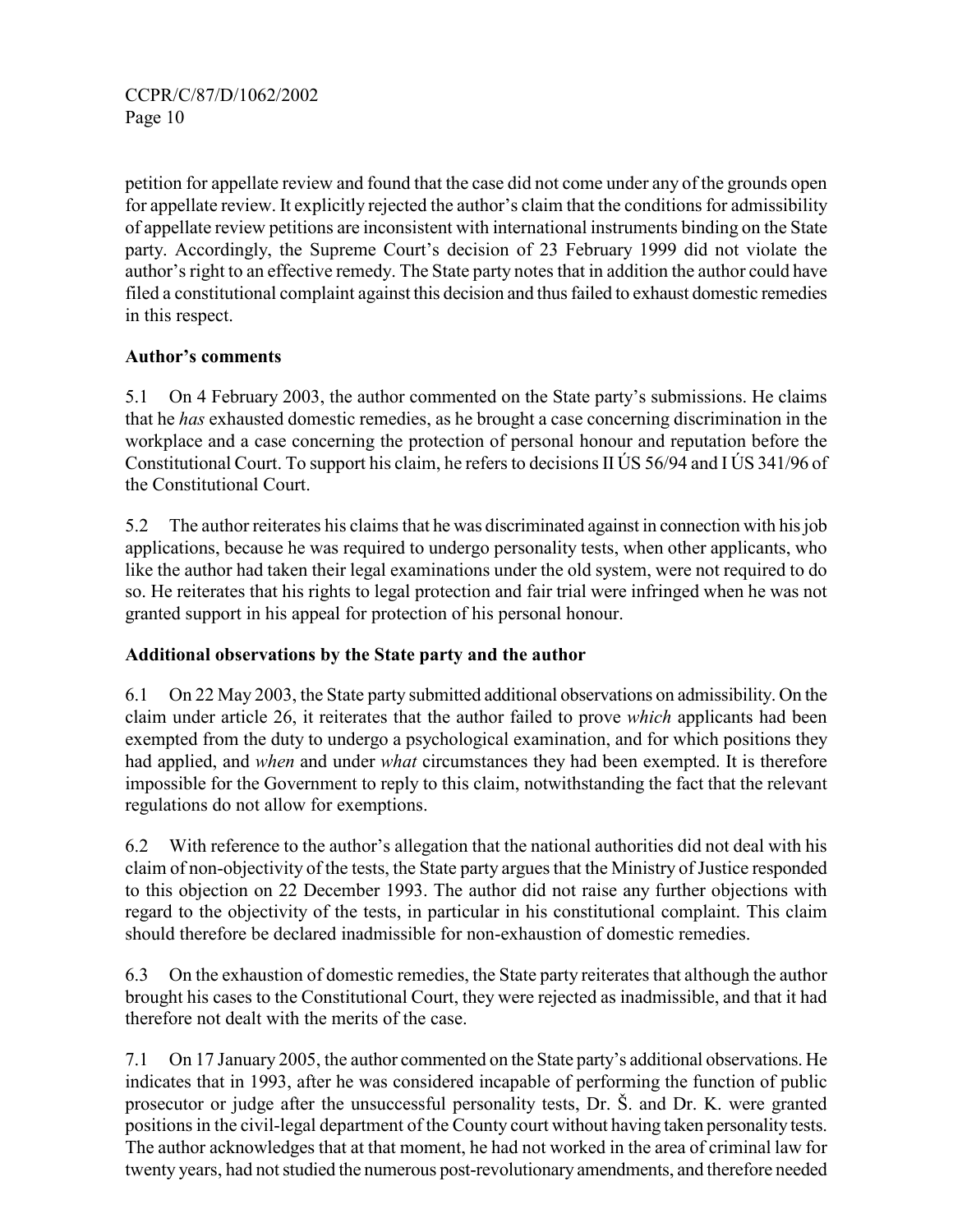training. He claims, however, that this was abused in such a manner that he was qualified as a legal clerk, so that he could be subjected to personality tests. As he had recently undergone tests for risk professions and completed them successfully, he agreed to take the personality tests.

7.2 The author argues that when he received the results of the tests, he raised the issue of their objectivity with the authorities, including in article 2 of his constitutional complaint of 7 April 1994.

8.1 On 18 October 2005, the State party commented on the author's further submission. On the claim of discrimination in the selection of application for employment in the judiciary and the author's new information on other applicants (Dr. Š. And Dr. K.), it submits that the District Court has no record of a written application by the author for a position as a judge in that Court, and that he was therefore not in the same situation as Dr. Š. And Dr. K., who did lodge such an application and were subsequently accepted as employees of the District Court. The State party adds a detailed account on the difference of situations of the author and the other applicants, who had both already previously served as judges (one of them for 15 years), and argues that the difference in treatment is justified in different situations, and that in any case the differential treatment was based on objective and reasonable grounds. The State party concludes that there was no unjustified discrimination of the author within the meaning of article 26.

8.2 With regard to the author's application for a position as prosecutor, the State party acknowledges that the author passed the final tests for judicial trainees in 1966, and that he worked as a state prosecutor from 1 September 1966 to 31 March 1970. However, the State party considers that the chief prosecutor's decision to subject him to a personality test was justified. The author only held the position of prosecutor for 3 and half years, and 23 years passed between the moment he started working on a different position and the date of his new application. Because the chief prosecutor considered that the author's professional experience did not provide sufficient guarantees that he would perform the work properly, he decided to subject the author to the identical admission process as all the other candidates. This included a personality test. Exempting the author from the test would have constituted an unjustified advantage in his favour, to the detriment of the other candidates. Finally the State party reiterates that the author has not provided any information on applicants who were accepted without undergoing the personality tests. The State party concludes that there was no discrimination against the author.

9.1 On 28 December 2005 and 16 January 2006, the author commented on the State party's submission. He indicates that in 1989, the Attorney General sought to appoint him as chief prosecutor in Sokolov, without subjecting him to a personality test. He was not appointed because he had to undergo an eye operation. In 1993, when he was removed from the post of Director of Sokolov Labour Office, he applied for a position as a judge. Approximately one month after Dr. K. had been appointed as a judge in the Sokolov District Court, the author contacted the presiding judge of that court, who informed him that the civil section of the District Court already had a sufficient number of judges, and who advised him to apply to the Regional Court in Pilsen instead.

9.2 The author reiterates that applicants for the positions as a judge or prosecutor, who, like him, formerly completed a judicial or attorney examination and held a legal position, were accepted in the judiciary without any requirement of a personality test. The author reaffirms that,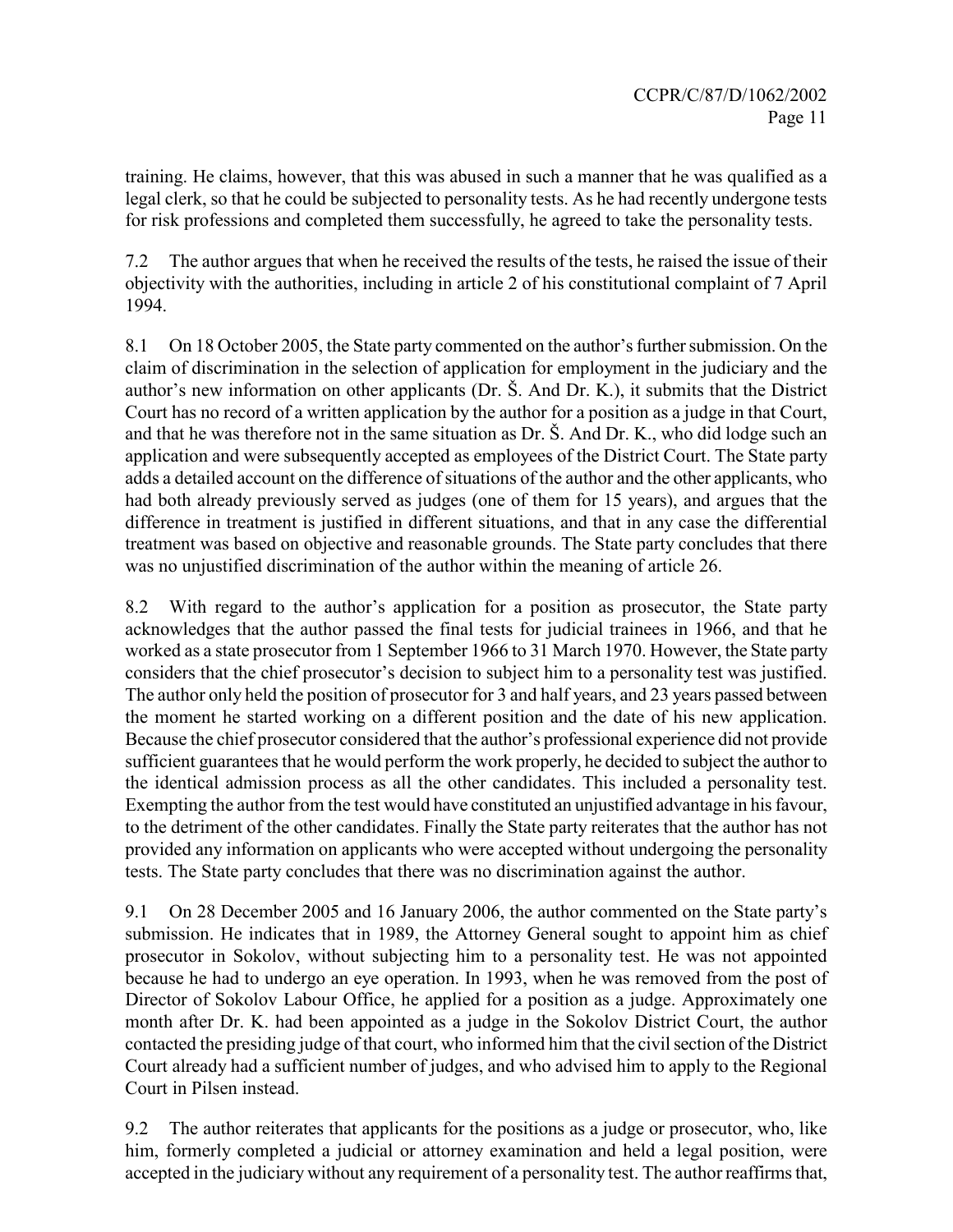apart from himself, no other applicants from the same category as himself had to take personality tests. He explains that he cannot consult documents relating to personnel issues of judges appointed after 1 January 1993, to examine whether they indeed underwent a personality test. However, it is public knowledge that many judges were exempted from the test.

9.3 The author indicates that he did not wish to work at the Regional Court of Pilsen, but that he applied for a position at the District Court, like Dr. Š. and Dr. K. The State party's argument that he worked in a different profession for 23 years is misleading, as most of that time he worked as a company lawyer, and acquired extensive experience in economic, financial, administrative, civil, labour and housing law. Acquired experience and examinations for any profession in the fields of advocacy, judiciary or prosecution are mutually recognised. As a result, candidates from one branch would not need to undergo another examination and personality test if they seek to move to one of the other branches.

10. On 19 June 2006, the State party commented on the author's observations and reiterated its previous submissions.

## Issues and proceedings before the Committee

## Consideration of admissibility

11.1 Before considering any claim contained in a communication, the Human Rights Committee must, in accordance with rule 93 of its Rules of Procedure, decide whether or not the communication is admissible under the Optional Protocol to the Covenant.

11.2 The Committee has ascertained that the same matter is not being examined under another procedure of international investigation or settlement for purposes of article 5, paragraph 2 (a), of the Optional Protocol.

11.3 With regard to the first claim of a violation of the right to access public service without discrimination, under article 25 (c), read in conjunction with article 26, the Committee has noted the State party's contention that the author has not exhausted domestic remedies on this claim. However, it also notes that the author claims to have raised this issue in his constitutional complaint of 7 April 1994<sup>5</sup>. The fact that the complaint was not considered by the Constitutional Court on the merits does not in itself preclude the Committee from examining the communication. The State party has not provided information about other remedies the author could have availed himself of. In addition, it has not submitted any translation of the complaint or the judgment of the Constitutional Court, which would have allowed the Committee to consider if the claim had indeed been raised by the author as he claims. Accordingly the Committee considers that the author has exhausted domestic remedies in respect of this claim, and that it is not precluded from considering this part of the communication pursuant to article 5, paragraph 2 (b), of the Optional Protocol.

11.4 The Committee recalls that article 25(c) of the Covenant confers a right of access, on general terms of equality, to public service, and thus, in principle, the claim falls within the scope

 $\frac{5}{5}$  See paragraph 5.1 above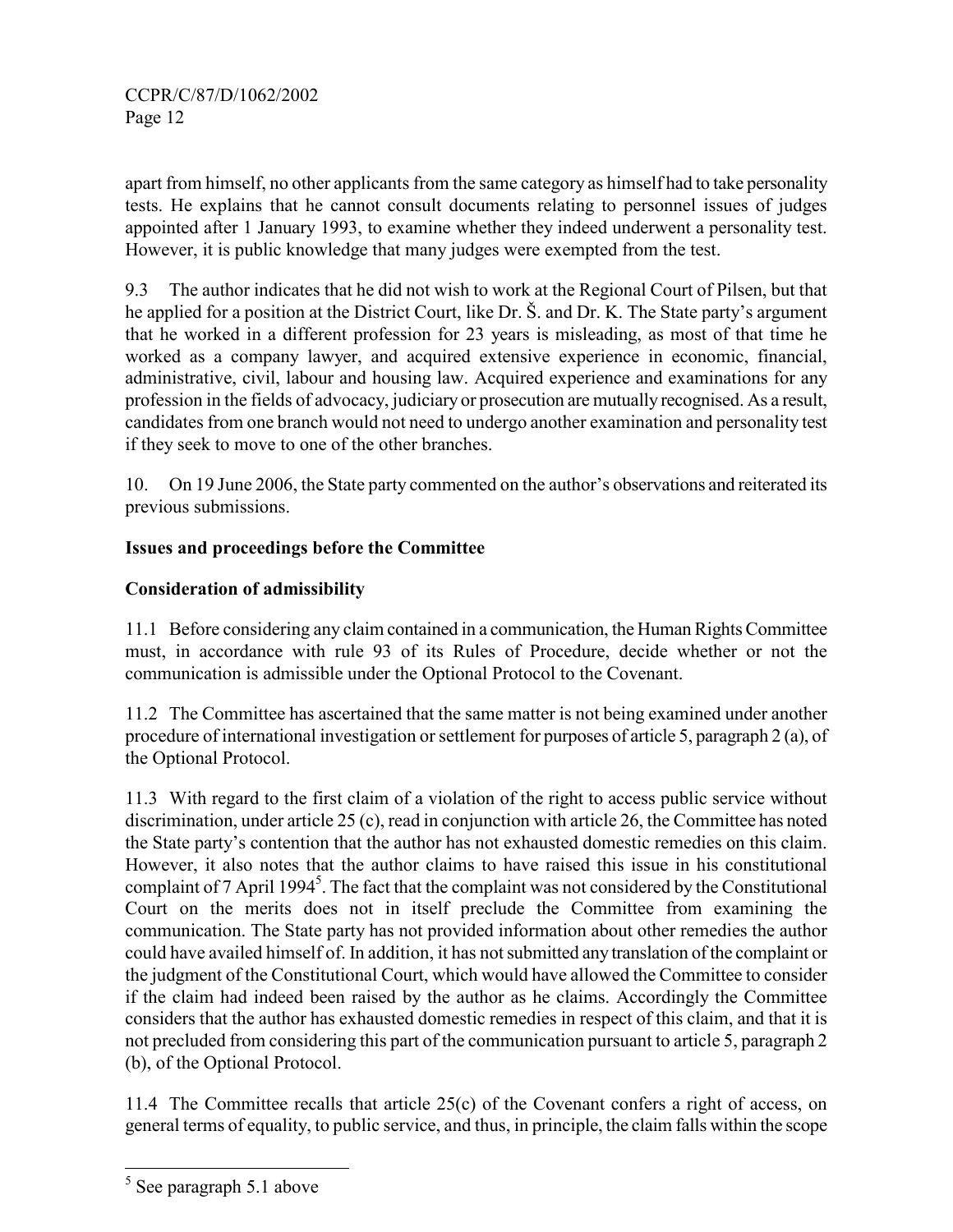of this provision in this respect<sup>6</sup>. With respect to the author's application for a position as a judge in the Regional Court, the Committee considers, however, that it does not appear that the author's situation, on the one hand, and the situation of Dr.Š. and Dr. K. on the other hand, were similar, and that they should have received the same treatment. It notes, in particular, that the latter had both previously served as judges at the time of the application, while the author himself had not. The Committee therefore finds that the author has failed to substantiate, for purposes of admissibility, his claim relating to the application to a position as a judge.

11.5 With respect to the author's application for a position as a prosecutor, the Committee notes that the author previously passed the necessary tests for serving as a prosecutor, and actually held that position. It therefore considers that his situation was different in comparison with other applicants, who would never have held such a position. However, the author has not demonstrated that any applicants in the same position as himself were exempted from the personality test. The Committee finds that the author has failed to substantiate this claim for purposes of admissibility. It concludes that the author's claims under article 25 (c), read together with article 26, of the Covenant are inadmissible under article 2 of the Optional Protocol.

11.6 On the author's second and fourth claims that he was denied the right to an effective remedy because the Constitutional Court declared his complaints inadmissible, the Committee recalls its jurisprudence<sup>7</sup> that article 2 is of an accessory character and can only be invoked in conjunction with claims of a violation of another substantive right protected by the Covenant. The Committee observes that the claim that the author did not receive an effective remedy although he failed to fulfil the conditions of legal representation is not linked to a claim of violation of any other right of the Convention. On the claim of a violation of article 2, paragraph 3, read together with articles 25 and 26, the Committee recalls its jurisprudence<sup>8</sup> that article 2, paragraph 3, requires that in addition to effective protection of Covenant rights, States parties must ensure that individuals have accessible, effective and enforceable remedies to vindicate those rights. The Committee further recalls that this article only provides protection to alleged victims if their claims are sufficiently well-founded to be arguable under the Covenant. Considering that the author of the present communication has failed to substantiate, for purposes of admissibility, his claims under articles 25 and 26, his allegation of a violation of article 2 of the Covenant is also inadmissible under article 2 of the Optional Protocol.

11.7 On the author's third and fifth claims in relation to the findings of the domestic courts on his claims of defamation, the Committee reiterates its jurisprudence that it is not an appellate court and that it is generally for the courts of States parties to the Covenant to evaluate facts and evidence in a particular case, unless it can be ascertained that it is clearly arbitrary or amounts to a denial of justice<sup>9</sup>. The Committee considers that the author has failed to substantiate, for

j

<sup>&</sup>lt;sup>6</sup> See Communication No. 972/2001, *George Kazantzis v. Cyprus*, Decision on admissibility of 7 August 2003, paragraph 6.4

<sup>&</sup>lt;sup>7</sup> See Communication No. 275/1988, S.E. v. Argentina, Decision on admissibility of 26 March 1990, paragraph 5.3

<sup>&</sup>lt;sup>8</sup> See Communication No. 972/2001, George Kazantzis v. Cyprus, Decision on admissibility of 7 August 2003, paragraph 6.6

<sup>9</sup> See Communication No. 541/1993, Errol Simms v. Jamaica, Decision of 3 April 1995, paragraph 6.2